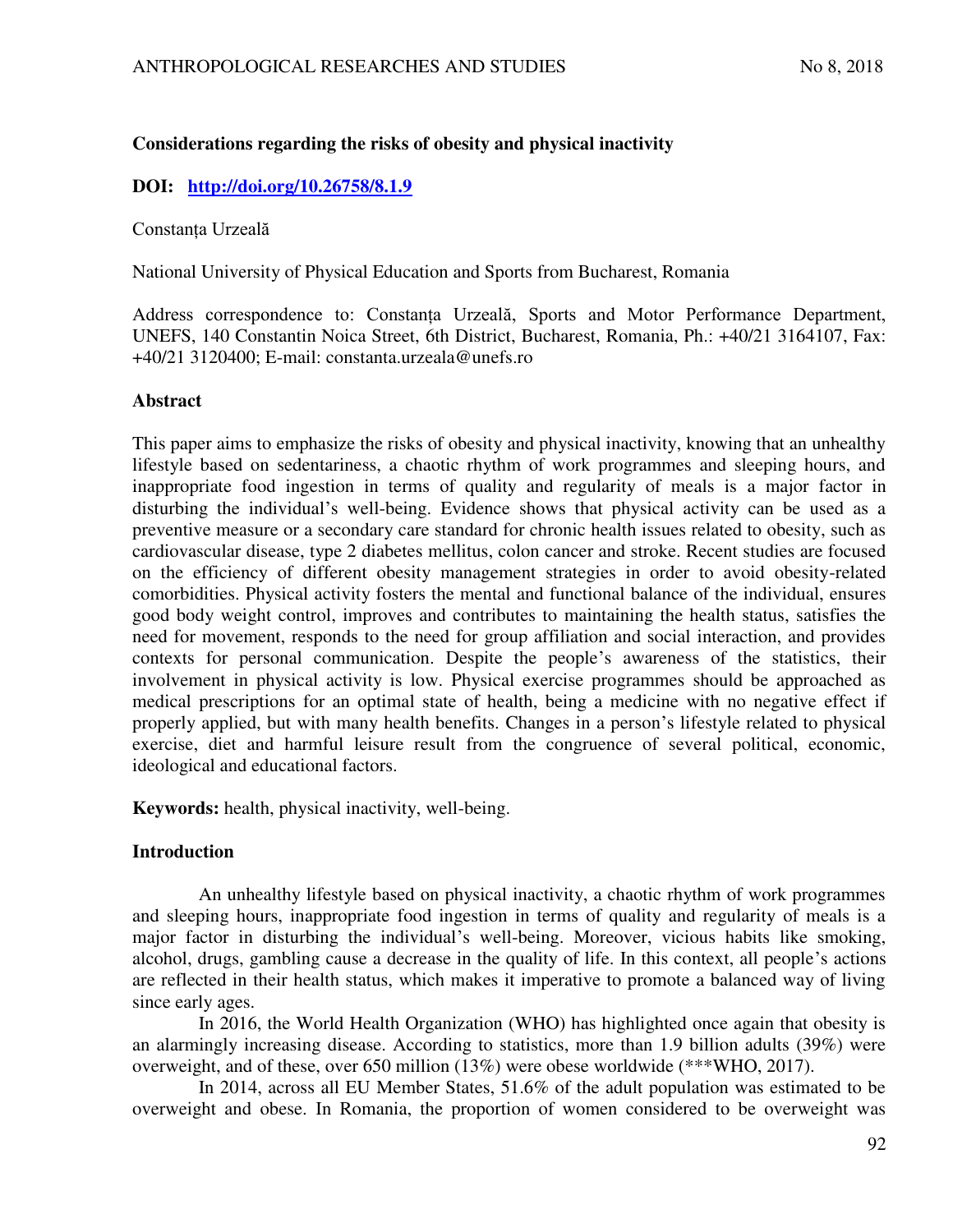almost 50%, and of these, 9.7% were obese, while for the male adult population, more than 60% was overweight and 9.1% was obese (\*\*\*Eurostat Statistics, 2017).

The classification for overweight and obese adults is made by calculating their Body Mass Index (BMI), knowing that an index  $\geq 25$  corresponds to overweight, while a BMI  $\geq 30$  shows obesity (Katzmarzyk et al., 2000). The most common cause of obesity and overweight is an energy imbalance between ingested calories and consumed calories, but other genetic and environmental causes can be investigated. Also, recent studies are focused on the efficiency of different obesity management strategies designed not to regain weight after losing it (Rogge & Gautam, 2017).

Obesity is associated with comorbidities such as cardiovascular disease, type 2 diabetes mellitus, musculoskeletal disorders and certain cancers (Fruh, 2017).

Various epidemiologic studies have revealed that physical activity is inversely linked to cardiovascular morbidity and mortality (Koolhaas, 2016). Recent meta-analyses support the benefits of regular physical activity on the coronary heart disease. Moderate-to-high levels of physical activity can reduce the risk of this heart disease by up to 27% (Sofi, 2008).

Obese people, who have a genetic predisposition for type 2 diabetes and are physically inactive, can develop this metabolic disease as they grow older (Nielsson, 2017). The progression from prediabetes to type 2 diabetes depends on the obesity management (\*\*\* American Diabetes Association, 2017), including the involvement of patients in physical exercise programmes. In the United States, evidence suggests that 1 in 3 adults have prediabetes, more than 1 in every 10 adults being diagnosed with diabetes (Santos-Longhurst, 2017). In addition, diabetes is considered to become the  $7<sup>th</sup>$  leading cause of death at a global level in 2030 (\*\*\* WHO, 2017). From another perspective, people diagnosed with type 2 diabetes can balance their blood glucose levels and not develop type 1 diabetes if they follow the medical prescription, the diet and change their lifestyle into a physically active one (Rothberg, 2014).

Hidayat et al. (2017) demonstrate that body fatness at an early age may affect colon cancer risk later in life. The authors support the idea of preventing overweight and obesity in young people to avoid the early onset of colon cancer caused by excess body fatness.

It is known that the regular practice of physical activity reduces the risk of obesity by lowering fat mass and positively influencing lean mass in older adults (Bann et al., 2014). Instead, specialists identify a potentially vicious cycle including weight gain, obesity, and complications associated with a sedentary lifestyle (Golubic et al., 2013).

#### **Issues addressed**

Evidence shows that physical activity can be used as a preventive measure or a secondary care standard for chronic health issues related to obesity, such as cardiovascular disease (Daren, 2013; Go, 2013; Pagac, 2008), type 2 diabetes mellitus (Colberg, 2010; Dharmastuti et al., 2017; \*\*\*American Diabetes Association, 2017), colon cancer and stroke (Brown, 2017; Adamsen, 2017). Moreover, specialists have demonstrated that physical inactivity also increases the risk of osteoporosis (Dolan, 2017; Watson, 2017; Mack, 2017). Lack of physical activity is an important modifiable risk factor for bone mineral density. Time spent in sedentary behavior or in nonexercising seated and reclining postures has recently emerged as a new public health risk, independent of the amount of time someone spends being active (Chastin et al., 2017).

Psychologically, obesity can be related to low self-esteem, lack of self-confidence, embarrassment in various social contexts etc. Thus, discrimination, labeling, rejection, and self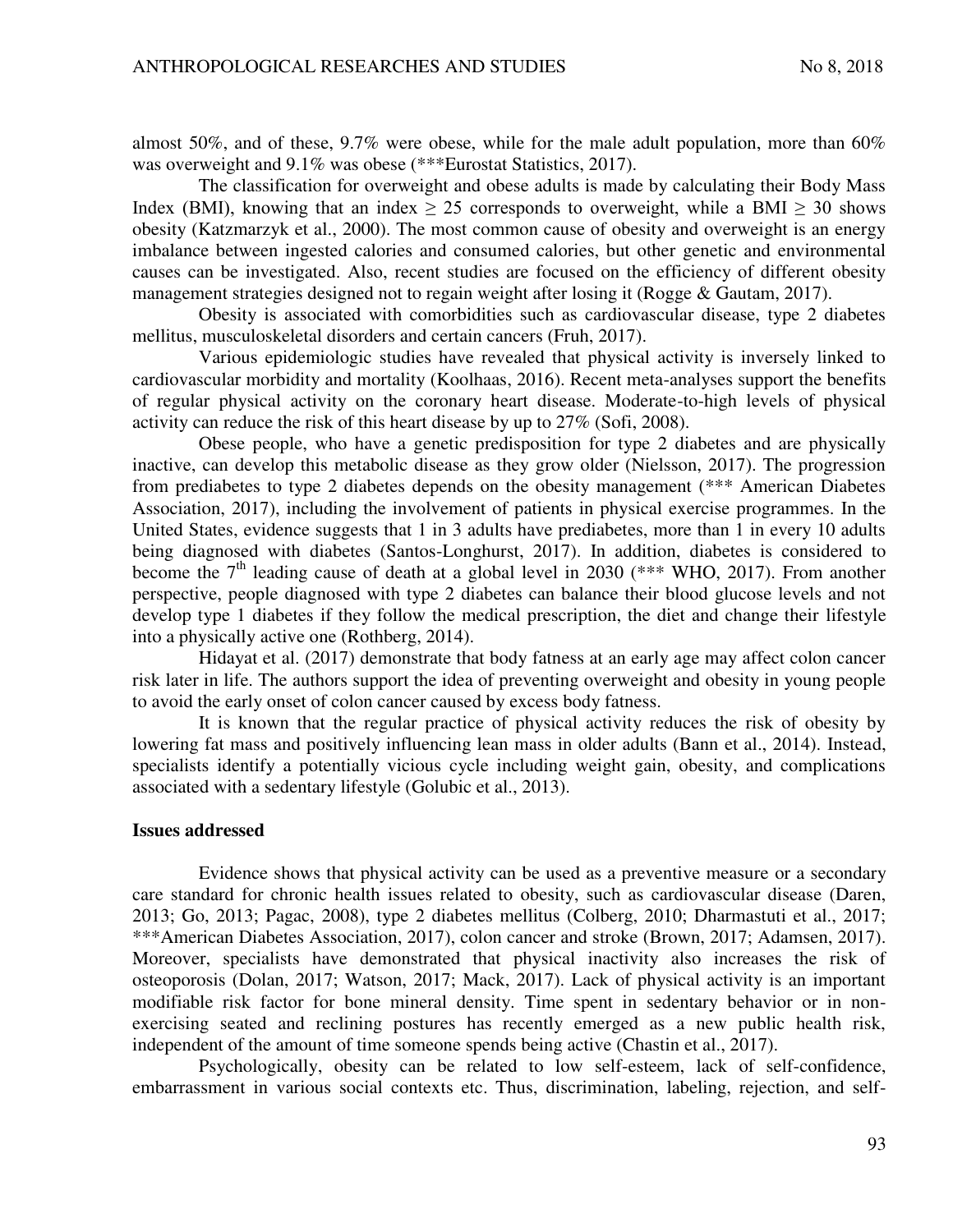victimization can exert a strong emotional pressure on an overweight or obese person (Milici, 2015, p.64).

Nowadays, social relationships are influenced by the somatic appearance of the individual. Being "too fat" attracts negative consequences and leads to serious emotional scars. Nuttall (2015, p.117) states that "societal discrimination limits career choices, and indeed many career paths are closed to those considered to be too fat. Also, societal stigma often impairs a person's ability to express his/her intellectual and other talents; that is, they become underachievers".

Sociologists highlight the fact that some individuals choose to practice physical activities for their somatic appearance, for having a body that matches the aesthetic social rigors, in order to align with the lifestyle of those in the group to which they belong, to keep up with what is fashionable or what the society claims to be beneficial to its members. This interest in one's appearance may lead to the choice of less beneficial physical activities, in sanogenetic terms. We refer here to situations where gym or fitness centers are attended only to meet certain social needs, without understanding the principles of exercising, the advantages of systematically practicing physical exercise and adopting a healthy lifestyle. Few people are aware that they engage in movement for their own development and the health-related benefits, thus choosing physical activities with low efficiency for them. We can also add here situations where individuals use drastic measures to lose weight in order to match social norms in the shortest possible time, adopting unhealthy diets and physical exercise programmes that are inappropriate for their bodies.

With age, people's interest in physical activity changes, the main reason being their desire to stay young as long as possible, with no health problems. Constrained by his/her own fears, the individual may adhere to physical activity, but without necessarily seeking its recreational, playful and energy balancing sides. The functional limitations that accompany degenerative processes will influence the engagement in physical activities and their choice. These issues may exert a strong psychological pressure on the person, requiring intense processes of accepting one's own physical capabilities and their downward curve after adulthood.

In recent studies, physical exercise is addressed as a bio-medicine associated with optimal health (Orgeret, 2008, p.52). In Canada and the United States, a new concept has been developed, namely *"Exercise is Medicine"*, according to which physical activity has a major integrative role in the prevention and treatment of diseases, being necessary to include it as part of all healthcare (\*\*\*Exercise is Medicine, 2017).

The challenge of living with a chronic disease makes people with health-related problems a disadvantaged population, their treatment exerting a high pressure on their lifestyles. Any chronic disease that affects the health status will keep the individual away from physical activity. There may be cases where only certain exercises are allowed or situations where effort is completely forbidden. Physical inactivity and health problems may increase the risks to which the individual is exposed due to possible complications. In terms of social integration, there are situations where individuals suffering from chronic diseases are often marginalized, excluded, isolated, avoided.

Physical activity fosters the mental and functional balance of the individual, ensures good body weight control, improves and contributes to maintaining the health status, satisfies the need for movement, responds to the need for group affiliation and social interaction, provides contexts for personal communication and expression. Overall, physical activity combats the stress of everyday life and increases the quality of life for those who practice it (Dragnea & Teodorescu, 2002, p.42). The benefits of the exercise are directly related to the individual's movement capabilities, which in turn will condition the performance of daily activities, whether they are professional, administrative and/or domestic. The development of fitness components and the formation of motor skills have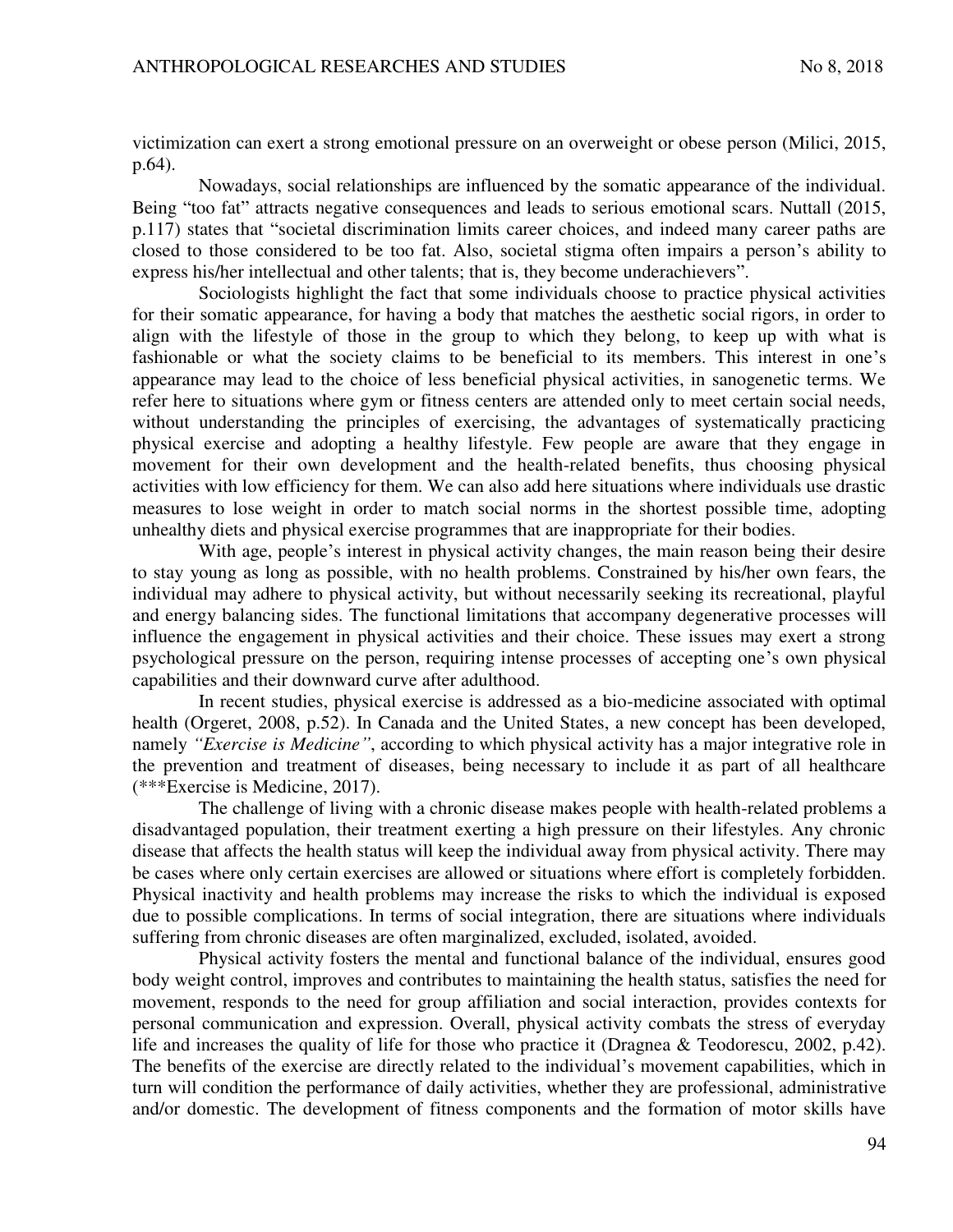positive effects on the functional, physiological and psychological levels, acting on the individual's state of health. The indissoluble connection between the motor, functional, biological, psychological and social sides of the individual will condition the optimal development of his/her body and its evolution. For elderly people, the objectives of practicing motor activities are related to slowing down degenerative processes, increasing socialization for those retired, combating anxiety and the feeling of worthlessness or depression. Table 1 shows a synthesis of the functional adaptations and prophylactic effects induced by the regular practice of physical exercise (Dumitru, 1997, p.17).

| System or       |                                                    |                           |
|-----------------|----------------------------------------------------|---------------------------|
| function        | <b>Functional adaptations</b>                      | Prophylactic effects on:  |
| Cardiovascular  | Increased amount of blood pumped by the heart      | Arteriosclerosis          |
|                 | Increased amount of blood existing in the vessels  | Ischemic heart disease    |
|                 | Blood becomes more fluid and flows more easily     | Hypertension              |
|                 | through arteries and veins                         |                           |
| Pulmonary       | Increased pulmonary ventilation                    | Chronic pulmonary         |
|                 |                                                    | disease                   |
| <b>Skeletal</b> | Increased muscle mass and muscle tone              | Lumbar disease            |
| muscles         | Increased muscle strength and local muscle         | Fractures that frequently |
|                 | endurance                                          | occur in the elderly      |
| Adipose tissue  | Decreased fat mass and adipose tissue around       | Obesity                   |
|                 | the organs                                         | Metabolic disease         |
| Carbohydrate    | Increased ability of the muscle to extract blood   | <b>Diabetes</b>           |
| metabolism      | glucose                                            |                           |
| Fat metabolism  | Increased ability to use lipids as an energy       | Arteriosclerosis          |
|                 | substrate                                          |                           |
| Immunity        | Increased ability of the immune system to          | Infection, virus disease, |
|                 | respond to microbial aggression and resist illness | flu                       |
| Digestion       | Improved intestinal transit                        | Colon disease             |
| <b>Nervous</b>  | Increased coordination and balance                 | Fractures caused by       |
| system          |                                                    | domestic accidents        |
| Cognitive       | Increased reaction speed                           | Injuries                  |
| function        |                                                    |                           |
| Psychosocial    | Improved self-image, professional efficacy,        | Depression, anxiety,      |
| behavior        | harmonious family behavior, zest for life          | emotional disorders,      |
|                 |                                                    | social integration        |
|                 |                                                    | difficulties              |

### **Table 1. Functional adaptations and prophylactic effects due to physical activity**

### **Discussions**

Despite the people's awareness of the statistics and the dynamic evolution of the fitness industry, the individuals' involvement in physical activity does not record the same ascending rate, most of them being inactive from this point of view (Janssen, 2017; Thanamee, 2017). Golubic et al. (2014) conducted a research on British people aged 60-64, demonstrating that their physical activity involvement was generally low. Milosević et al. (2009) studied the physical inactivity level in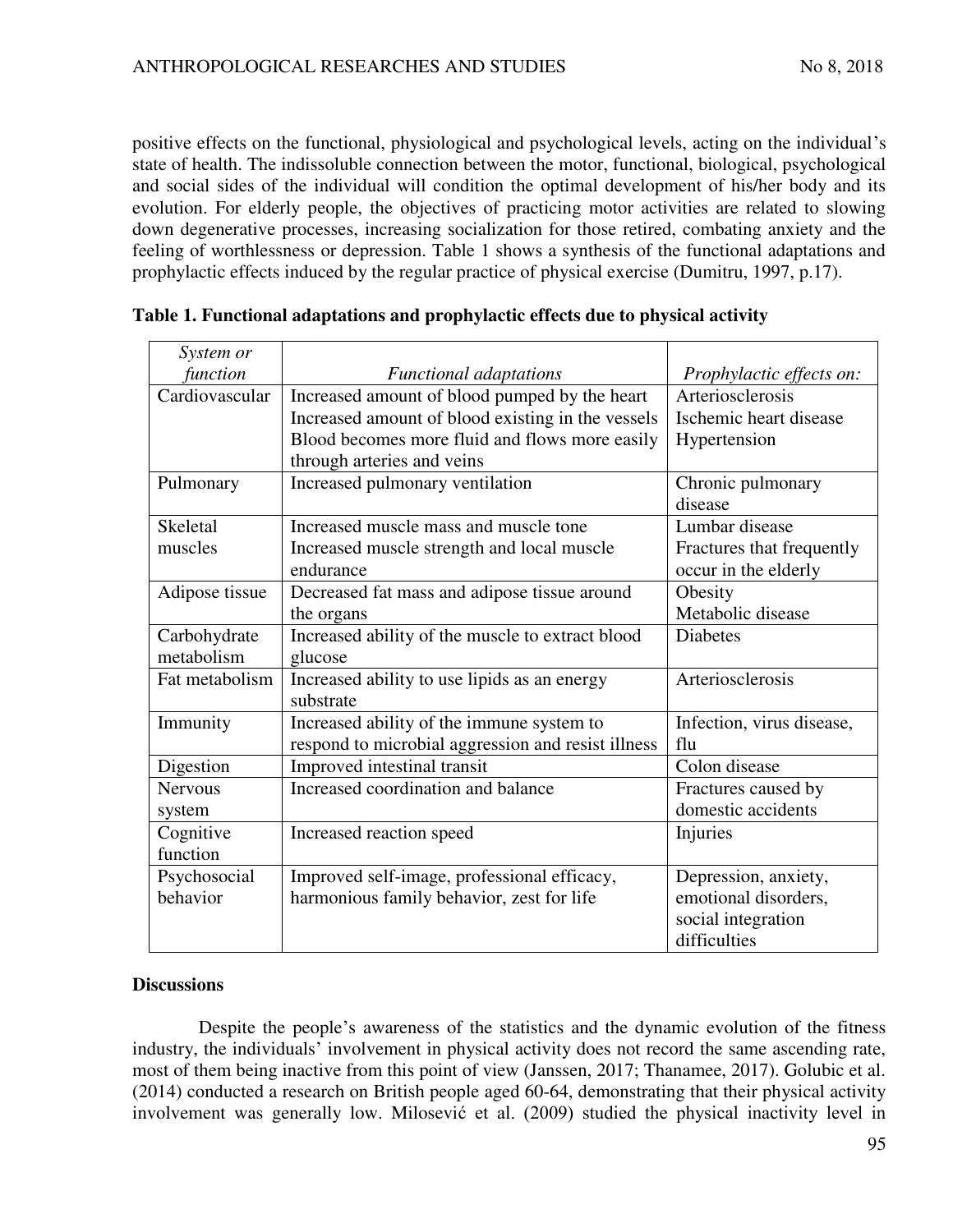Croatia, emphasizing that, in Zagreb, 39.6% men and 43.6% women had a sedentary lifestyle. In Romania, it is noticed that people are physically inactive from early ages, and the habit of being sedentary tends to extend throughout their lifetime (Albu et al., 2016; Neagu, 2016). Studies reveal that most adults often spend their leisure time watching TV, rented movies, listening to music (Rada, 2017), while children are attracted to electronic devices and playing computer games.

It is difficult to attract to physical exercise programmes the adults who have not had contact with sport but understand the necessity of practicing it and want to change their lifestyle into an active, dynamic, healthy one. Knowing that the habit of practicing physical activity is formed at young ages, physical exercise should be an integral part of the educational act so as to stimulate the desire for movement and maintain the individual's motivation for a regular exercise regime. Socially speaking, the education level is given by the family members. Building an active lifestyle depends on the education level of parents, who in turn have to be engaged in physical exercise programmes both for their own well-being and to be a model for their children. Romanian specialists demonstrate that there are significant differences in the way leisure time is spent based on environment, gender, education level and age (Rada, 2015). The adult's openness to the physical activity valences will be directly reflected in the child's level of involvement in physical exercise programmes. Thus, in the long run, the risk of illness and health disorders decreases as a result of fighting sedentary lifestyle.

The socio-economic conditioning, that influences people's participation in physical activities (Teodorescu & Popescu, 2016), is equally important. Considering the large number of children who do not attend primary education, it is easy to understand that pupils from socially disadvantaged environments do not even participate in the compulsory physical education and sports (PES) lessons to which they would have free access. The access to sports halls, sports clubs or wellness centers for children is often hampered by poor transport and infrastructure. With the exception of large cities, where the children's clubs for physical activities as leisure have constantly grown in recent years, in many other localities, the only opportunity to do sports is within the PES lesson or the professional sports clubs. Although, at the European level, the emphasis is put on physical activity as a pillar of optimal health, in Romania, performance sport is brought to the forefront. Even if statistics indicate a major drop in the number of children choosing performance sports activities, specialized sections within the school sports clubs do not organize leisure activities and do not include groups of children willing to practice sports for all. Therefore, if children are not talented for performance sport and/or do not wish to engage in this form of physical exercise, they have few opportunities to engage in leisure physical activities.

In addition, the lack of a sports culture and of healthy attitude of the society toward continuing education (Bota, 2006, p.123) is emphasized by the poor participation in the current physical education curriculum and the time budget management so that to provide available resources for extracurricular physical activities. The importance given to the PES subject, as compared to other study subjects focused on developing the child's cognitive processes, is reflected in the large number of children who are medically exempt from physical exercise, not always for justified reasons, but also in the small number of those practicing extracurricular sports activities. The busy schedules of both the pupils and their parents are other factors that may lead to the child's physical inactivity. Doing homework, taking private lessons in various school subjects that mainly stimulate the child's cognitive development and the time spent in traffic to go to school and come back home are the most common reasons given by parents to justify the reduced participation of their children in physical activities. From the adult's perspective, the alert pace of daily life, the unbalanced distribution of leisure and work time, the double workload of women often generated by the low economic level and unequal gender division of household chores are strong arguments that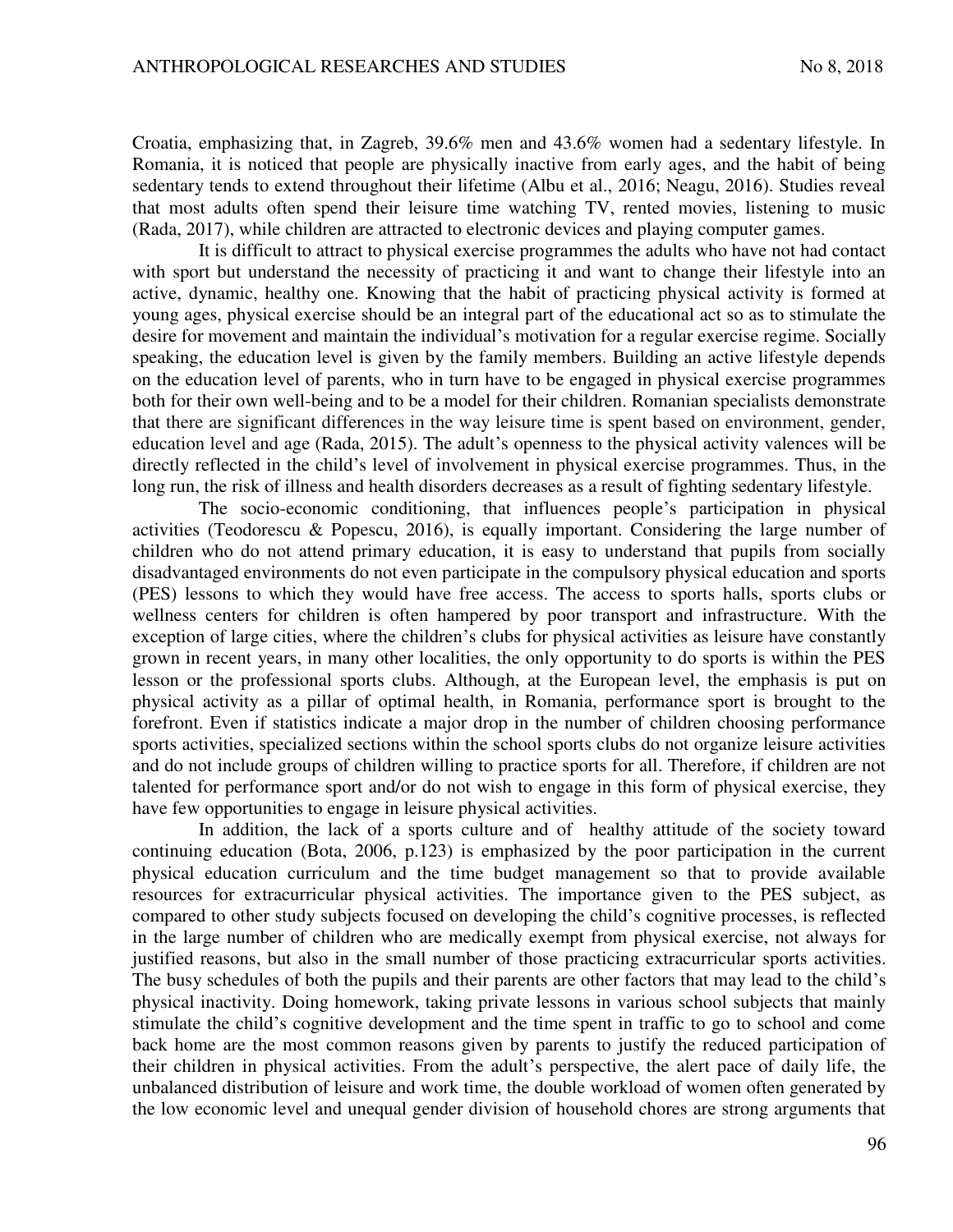cause physical inactivity and implicitly the exposure of their health to the risks of obesity and sedentariness.

#### **Conclusions**

The WHO statistics are alarming, indicating numerous cases of illness caused by physical inactivity in people of any age. Regardless of the country, both physicians and specialists in physical education and sport recommend the practice of physical exercise to counteract the effects of a sedentary lifestyle, fight obesity and mitigate the effects of mental and social pressures due to daily stress in order to replace harmful, self-destructive habits in the individuals' lifestyles.

Physical activities emerge as a powerful link between the real significance of the individual's health status and his/her optimal functioning, between the integrity of the body and the expression of its maximum potential, between existing and living.

Physical exercise programmes should be approached as medical prescriptions for an optimal state of health, being a medicine with no negative effect if properly applied, but with many sanogenetic benefits.

Changes in a person's lifestyle related to physical exercise, diet and harmful leisure result from the congruence of several political, economic, ideological and educational factors. In this context, the risk of chronic diseases and mental disorders can be diminished by conjugating the powerful actions undertaken by decision-makers at the level of national and European systems.

#### **References**

- 1. Adamsen, L., Andersen, C., Lillelund, C., Bloomquist, K., Møller, T., 2017. Rethinking exercise identity: a qualitative study of physically inactive cancer patients' transforming process while undergoing chemotherapy. British Medical Journal Open, 23, 7(8):e016689, doi: 10.1136/bmjopen-2017-016689.
- 2. Albu, A., Onose, I., Negrea, M., Cracana, I. and Hodorca, R.M., 2016. Correlation between physical diagnostic and exercise in a group of teens from Garabet Ibrăileanu High School of Iași. *The European Proceedings of Social & Behavioural Sciences*, vol XI, pp.273-279.
- 3. Bann, D., Kuh, D., Wills, A.K., Adams, J., Brage, S., Cooper, R., 2014. Physical activity across adulthood in relation to fat and lean body mass in early old age: findings from the Medical Research Council National Survey of Health and Development, 1946-2010. *American Journal of Epidemiology*, 179, pp.1197-1207. doi: 10.1093/aje/kwu033.
- 4. Bota, A., 2006. Exerciții fizice pentru viața activă. București: Cartea Universitară.
- 5. Brown, J.C., Zemel, B.S., Troxel, A.B., Rickels, M.R., Damjanov, N., Ky, B., Rhim, A.D., Rustgi, A.K., Courneya, K.S., Schmitz, K.H., 2017. Dose-response effects of aerobic exercise on body composition among colon cancer survivors: a randomized controlled trial. *British Journal of Cancer Online Publication*, 21, doi: 10.1038/bjc.2017.339.
- 6. Chastin, S.F., Mandrichenko, O., Helbostadt, J.L., Skelton, D.A., 2014. Associations between objectively-measured sedentary behaviour and physical activity with bone mineral density in adults and older adults, the NHANES study. *Bone*, 64, pp.254-262, doi: 10.1016/j.bone.2014.04.009.
- 7. Colberg, S.R., Sigal, R.J., Fernhall, B., Regensteiner, J.G., Blissmer, B.J., Rubin, R.R.,Chasan-Taber, L., Ann, L., Albright, A.L., Braun, B., 2010. Exercise and Type 2 Diabetes. The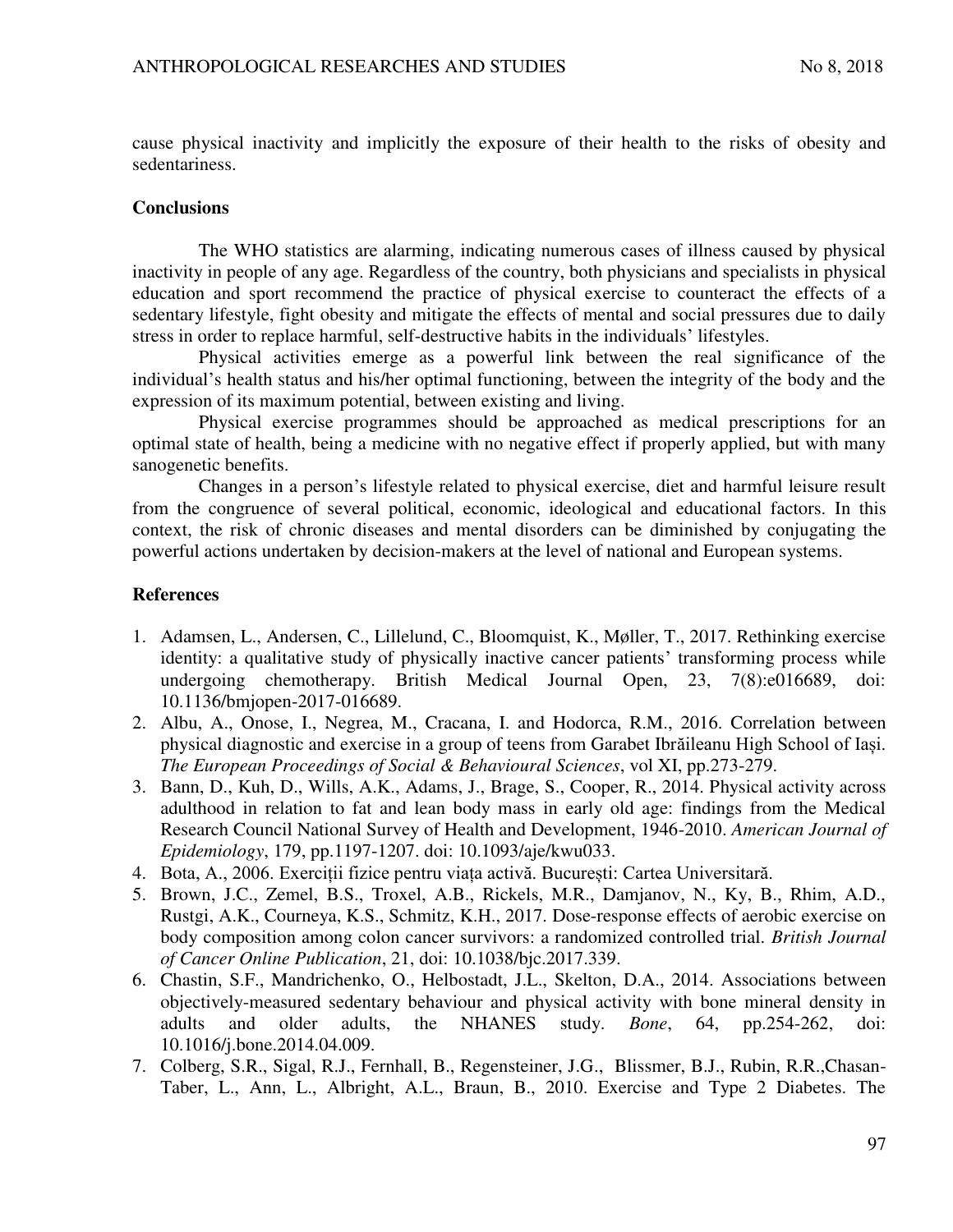American College of Sports Medicine and the American Diabetes Association: joint position statement. *Diabetes Care,* 33(12), pp.147–167, doi: 10.2337/dc10-9990.

- 8. Darden, D., Richardson, C., Jackson, E.A., 2013. Physical activity and exercise for secondary prevention among patients with cardiovascular disease. *Current Cardiovascular Risk Report,*  7(6), pp.411-416, doi: 10.1007/s12170-013-0354-5.
- 9. Dharmastuti, D.P., Agni, A.N., Widyaputri, F., Pawiroranu, S., Sofro, Z.M., Wardhana, F.S., Haryanto, S., Widayanti, T.W., Kotha, S., Gupta, P., Sasongko, M.B., 2018. Associations of physical activity and sedentary behaviour with vision-threatening diabetic retinopathy in Indonesian population with type 2 diabetes mellitus: Jogjakarta eye diabetic study in the community (joged.com). *Ophthalmic Epidemiology,* 25(2), pp.113-119. doi: 10.1080/09286586.2017.1367410. Epub 2017 Oct 12.
- 10. Dolan, E., Swinton, P.A., Sale, C., Healy, A., O'Reilly, J., 2017. Influence of adipose tissue mass on bone mass in an overweight or obese population: systematic review and meta-analysis. *Nutrition Reviews*, 75(10), pp.858-870. doi: 10.1093/nutrit/nux046.
- 11. Dragnea, A. and Teodorescu, S., 2002. Teoria sportului. București: FEST.
- 12. Dumitru, Gh., 1997. Sănătate prin sport pe înțelesul fiecăruia. București: Federația Română Sportul pentru toți.
- 13. Fruh, S.M., 2017. Obesity: Risk factors, complications, and strategies for sustainable long-term weight management. *Journal of American Association Nurse Practitioners*, 29(S1), pp.3-14. doi: 10.1002/2327-6924.12510.
- 14. Go, A.S., Mozaffarian, D., Roger, V.L. et al., 2013. Heart disease and stroke statistics--2013 update: a report from the American Heart Association. *Circulation*, 127(1):e6–e245. Available at:<https://www.ncbi.nlm.nih.gov/pmc/articles/PMC5408511/>[Accessed 24 October 2017]
- 15. Golubic, R., Ekelund, U., Wijndaele, K., Luben, R., Khaw, K.T., Wareham, N.J., Brage, S., 2013. Rate of weight gain predicts change in physical activity levels: a longitudinal analysis of the EPIC-Norfolk cohort. *International Journal of Obesity*, 37(3), pp.404-409. doi: 10.1038/ijo.2012.58.
- 16. Golubic, R., Martin, K.R., Ekelund, U., Hardy, R., Kuh, D., Wareham, N., Cooper, R., Brage, S., 2014. Levels of physical activity among a nationally representative sample of people in early old age: results of objective and self-reported assessments. International Journal of Behavioral Nutrition and Physical Activity, 3(11), p.58. doi: 10.1186/1479-5868-11-58. Available at: <https://www.ncbi.nlm.nih.gov/pmc/articles/PMC4038114/>[Accessed 24 October 2017]
- 17. Hidayat, K., Yang, C.M., Shi, B.M., 2017. Body Fatness at an Early Age and Risk of Colorectal Cancer. *International Journal of Cancer,* doi: 10.1002/ijc.31100, Available at: [http://onlinelibrary.wiley.com/doi/10.1002/ijc.31100/abstract;jsessionid=FC9437DA624429FF0](http://onlinelibrary.wiley.com/doi/10.1002/ijc.31100/abstract;jsessionid=FC9437DA624429FF080F989C185BE55C.f04t03) [80F989C185BE55C.f04t03](http://onlinelibrary.wiley.com/doi/10.1002/ijc.31100/abstract;jsessionid=FC9437DA624429FF080F989C185BE55C.f04t03) [Accessed 24 October 2017].
- 18. Janssen, E., Ruiter, R.A.C., Waters, E.A., 2017. Combining risk communication strategies to simultaneously convey the risks of four diseases associated with physical inactivity to sociodemographically diverse populations*. Journal of Behavioral Medicine,* 5, pp. 1-15. doi: 10.1007/s10865-017-9894-3.
- 19. Katzmarzyk, P., Pérusse, L., Rao, D.C., Bouchard, C., 2000. Familial Risk of Overweight and Obesity in the Canadian Population using the WHO/NIH Criteria. *Obesity Research & Clinical Practice*, 8(2), pp.194-197.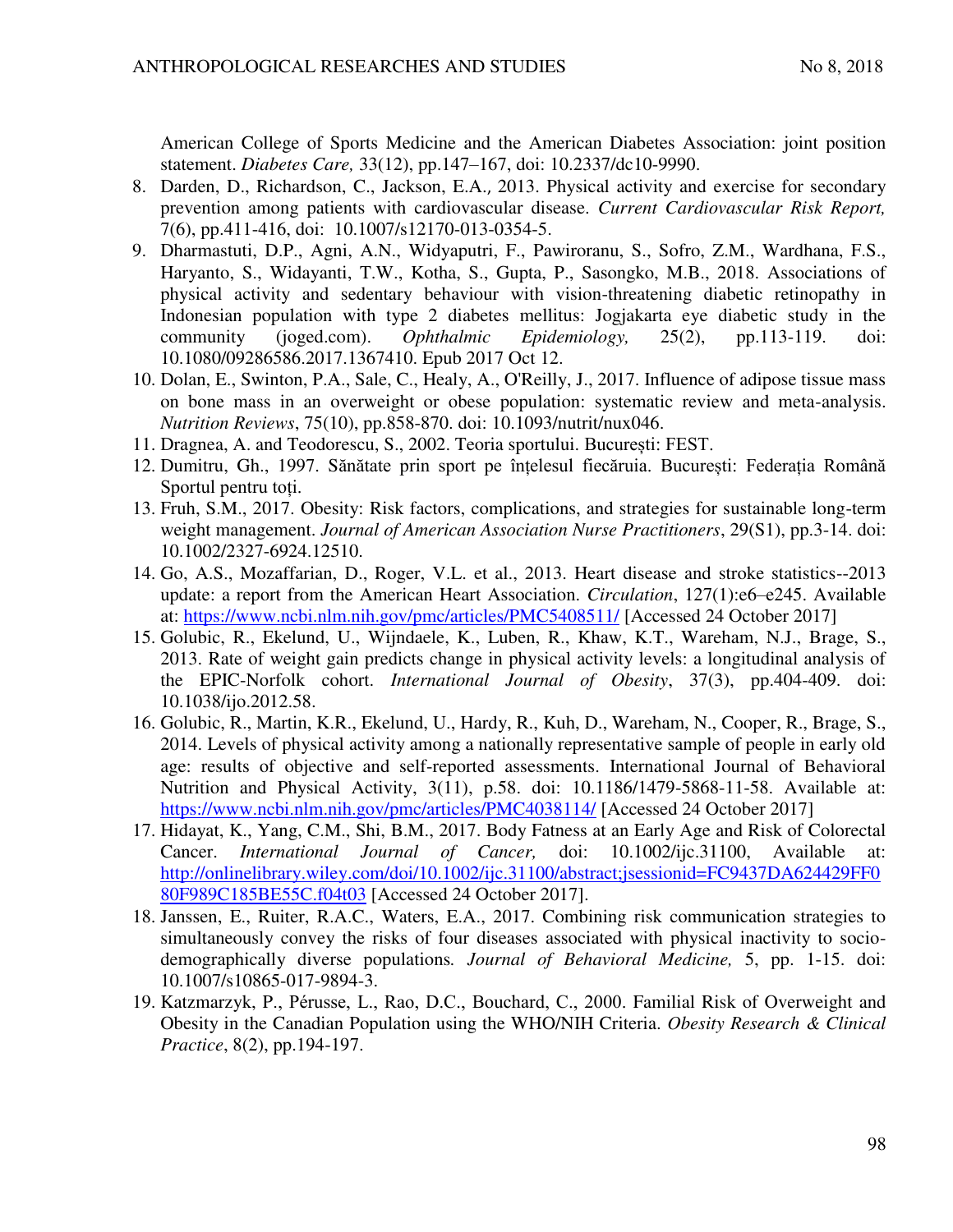- 20. Koolhaas, C.M., Dhana, K., Golubic, R., Schoufour, J.D., Hofman, A., van Rooij, F.J.A., Franco, O.H., 2016. Physical Activity Types and Coronary Heart Disease Risk in Middle-Aged and Elderly Persons: The Rotterdam Study. *American Journal of Epidemiology*, 183(8), pp.729– 738, https://doi.org/10.1093/aje/kwv244.
- 21. Mack, D.E., Wilson, P.M., Santos, E., Brooks, K., 2017. Standards of reporting: the use of CONSORT PRO and CERT in individuals living with osteoporosis. *Osteoporosis International*, 10, pp.1-19, doi: 10.1007/s00198-017-4249-z.
- *22.* Milici, N**.**, 2015. *Sindromul metabolic şi obezitatea. Perspective antropologice (Metabolic syndrome and the obesity. Anthropological perspectives*), Bucureşti: Editura Academiei Române.
- 23. Milosević, M., Golubić, R., Mustajbegović, J., Jelinić, J.D., Holcer J.N., Kern, J., 2009. Regional pattern of physical inactivity in Croatia. *Collegium Antropologicum*, 33(1), pp.35-38.
- 24. Neagu, A., 2016. Les pressions liées à l'apparence et la gestion du poids dans un échantillon des adolescents de Bucarest (Appearance-related pressures and weight management in an adolescent sample from Bucharest). In: *III Colloque International Francophone "Mondialisation des comportements alimentaires et facteurs de risques pour l'obésité et le diabète"*, Sofia: Simel Press Edt. pp.81-92.
- 25. Nilsson, E., Ling, C., 2017. DNA methylation links genetics, fetal environment, and an unhealthy lifestyle to the development of type 2 diabetes. Clinical Epigenetics Online, 9, p.105, doi: 10.1186/s13148-017-0399-2. Available at: [https://clinicalepigeneticsjournal.biomedcentral.com/articles/10.1186/s13148-017-0399-2,](https://clinicalepigeneticsjournal.biomedcentral.com/articles/10.1186/s13148-017-0399-2) [Accessed 24 October 2017]
- 26. Nuttall, F.Q., 2015. Body Mass Index: Obesity, BMI, and Health: A Critical Review. *Nutrition Today*, 50 (3), pp.117–128, doi: 10.1097/NT.0000000000000092.
- 27. Orgeret, G., 2008. *Le sport est un médicament bio*. *Trouver le sport adapté à son état de santé.*  Paris: Ed. J. Lyon, pp.9-62.
- 28. Rada, C., 2015. How is leisure time spent in Romania, factors involved, *Revista de Psihologie*, 61(2), pp.85–96.
- 29. Rada, C., 2017. Impact of some demographic parameters on leisure time and body weight. *Anthropological Researches and Studies*, 7, pp.111–121.
- 30. Rogge, M.M., Gautam, B., 2017. Biology of obesity and weight regain: Implications for clinical practice. *Journal of the American Association Nurse Practioners*, 29(S1), pp.15-29. doi: 10.1002/2327-6924.12504.
- 31. Rothberg, A.E., McEwen, L.N., Kraftson, A.T., Fowler, C.E., Herman, W.H., 2014. Very-lowenergy diet for type 2 diabetes: an underutilized therapy?, *Journal of Diabetes Complications*, 28, pp.506–510.
- 32. Santos-Longhurst, A., 2017. Type 2 Diabetes Statistics and Facts. Health line. Available at: <https://www.healthline.com/health/type-2-diabetes/statistics>[Accessed 16 October 2017].
- 33. Sofi, F., Capalbo, A., Cesari, F. et al. 2008. Physical activity during leisure time and primary prevention of coronary heart disease: an updated meta-analysis of cohort studies. *European Journal of Cardiovascular Prevention and Rehabilitation,* 153, pp.247–257.
- 34. Teodorescu, S., Popescu, L., 2016. Considerations about equal opportunities in sport. *Discobolul-Physical Education, Sport and Kinetotherapy Journal*, Vol. XII no.2(44), pp.13-16.
- 35. Thanamee, S., Pinyopornpanish, K., Wattanapisit, A., Suerungruang, S., Thaikla, K., Jiraporncharoen, W., Angkurawaranon, C., 2017. A population-based survey on physicalinactivity and leisure time physical activity among adults in Chiang Mai, Thailand,